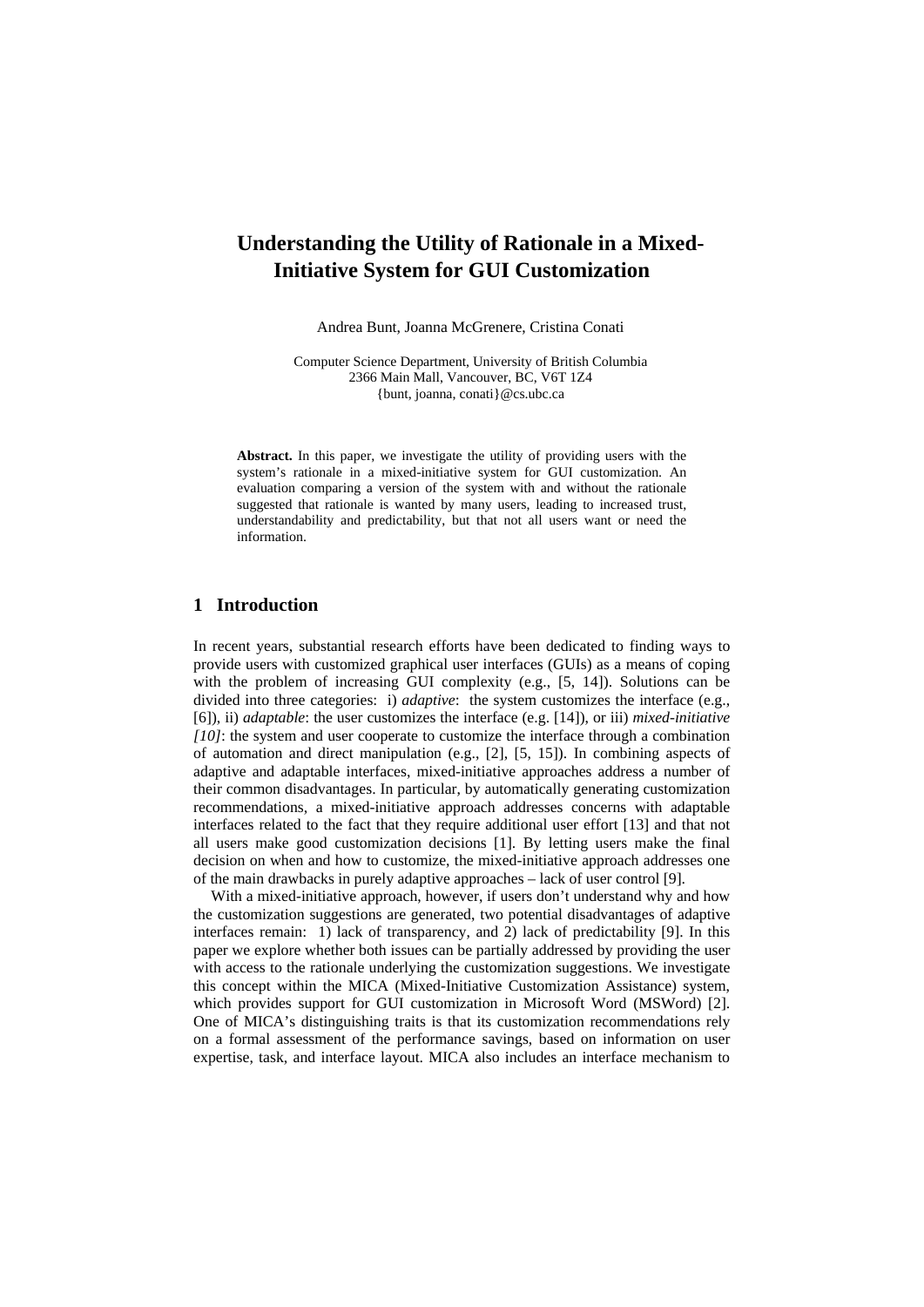explain its decision-making process to the user. A previous evaluation provided evidence that MICA's suggestions have a positive impact on task performance and that its mixed-initiative support is preferred to the purely-adaptable alternative [2]. The main contribution of this paper is a formal evaluation of MICA's rationale, which provides insight into the qualitative impact of including rationale within a mixedinitiative system for GUI customization.

There are numerous examples of adaptive or mixed-initiative systems that provide access to all or part of their rationale (e.g., [4, 16]), but none that do so in the context of GUI customization. For example, inspectable student models allow users to view and sometimes edit their student model, which in turn gives them a sense of what causes the particular adaptive behaviour to occur (e.g., [4, 16]). Provision of rationale has also been explored in recommender systems (e.g., [8]) and in expert systems (e.g., see [11]). Evaluations provide encouraging evidence that the rationale can increase transparency [16], promote reflection [16], and improve users' reactions to system recommendations [8]. If not properly designed, however, rationale can be difficult to use [4], and can even lead to less favourable responses towards the system [8].

Since, to our knowledge, there has been no work investigating rationale utility within mixed-initiative GUI customization systems, little is known about what information to include in the rationale, whether users want access to it, or how it will affect users' impressions of the system. We show that providing access to system rationale in this context has the potential to be beneficial for many users, but that impressions of its utility vary widely from user to user.

## **2 The MICA System**

We begin by outlining MICA's mixed-initiative customization support. A more complete description can be found in [2].



**Fig. 1.** MICA's architecture

MICA, whose architecture is depicted in Fig. 1, helps users customize within a twointerface version for Microsoft Word (MSWord) [14]. The two interfaces are: 1) the Full Interface (FI), which is the default full MSWord interface (Fig. 2, right), and 2) the Personal Interface (PI), a feature-reduced version, containing only features that the user has chosen to add (Fig. 2, left). A toggle

button (circled in Fig. 2) allows the user to switch between interfaces.

MICA tries to identify the user's optimal PI by evaluating which features should be included in the PI and which should reside solely in the FI. The Customization Support Module (CSM) is responsible for determining this optimal PI and generating

| Edit Insert Andrea's Interface - Modify Andrea's Interface<br>Eile |           |  |  |  | Eile Edit View Insert Format Tools Table Window Help Full Interface | - Modify Andre                    |
|--------------------------------------------------------------------|-----------|--|--|--|---------------------------------------------------------------------|-----------------------------------|
| $-1$ $-1$ $-1$                                                     |           |  |  |  |                                                                     | <b>DBBBBBCTRINDBJI-1-87051071</b> |
| Times New Roman - 12 - B U                                         | A4 Normal |  |  |  |                                                                     |                                   |

**Fig. 2.** The two-interface model. The PI is only the left; the FI on the right.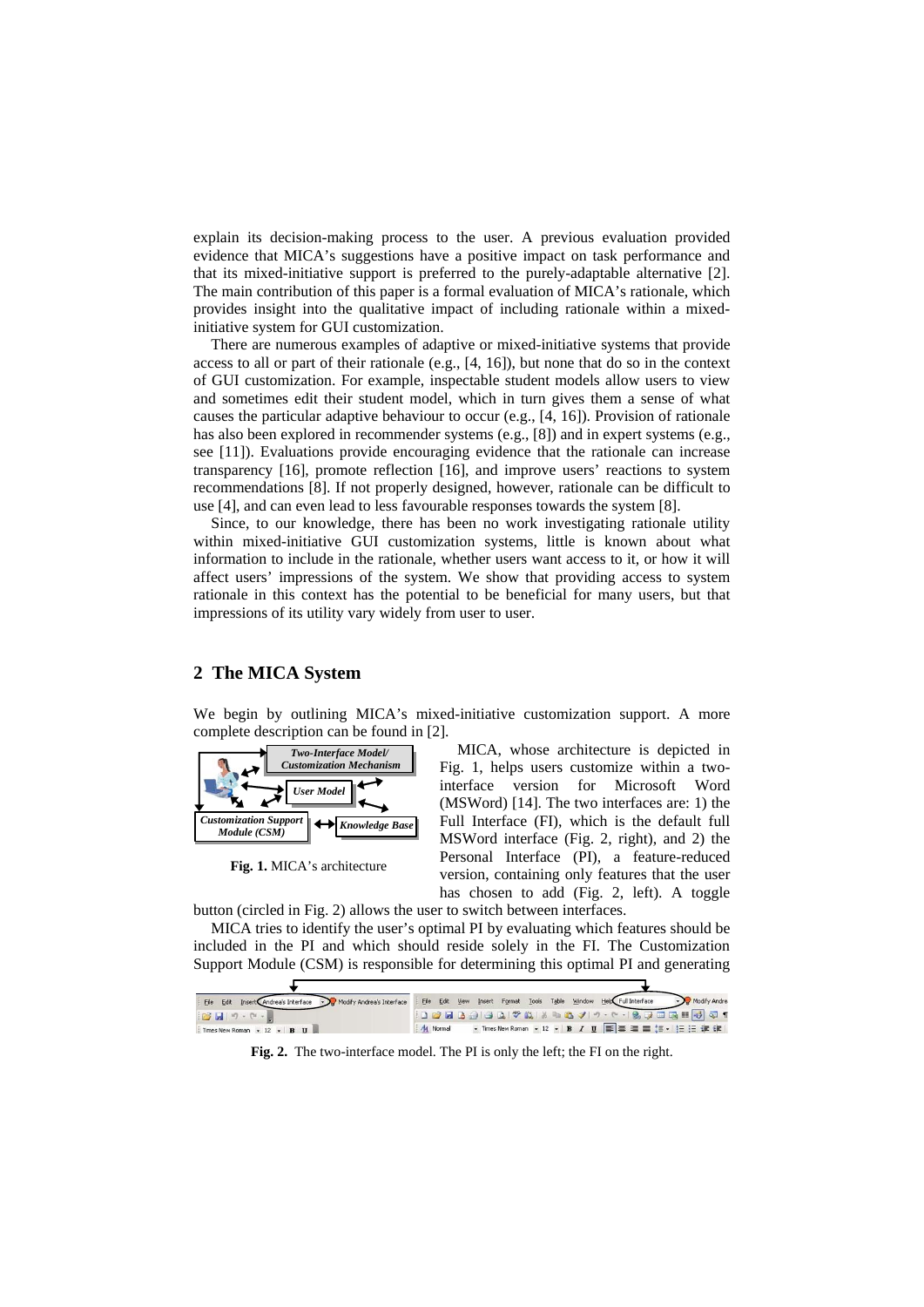

**Fig. 3.** MICA's customization interface.

corresponding customization suggestions. To do so, the CSM relies on the User Model, which assesses the user's time performance given a particular PI. This assessment is done in cooperation with the Knowledge Base using a novel extension of a cognitive modelling technique known as GOMS analysis [3]. The performance assessment relies primarily on three factors. 1) *Expected Usages:* how often the user is expected to access each feature. 2) *Expertise:* the amount of time the user takes to locate each feature in the interface (users with lower expertise are likely to be more negatively impacted by excess functionality [1]). 3) *Interface Characteristics:*  detailed layout information on the FI and the PI currently under consideration, including the number of features present and where they are located.

It should be noted that Expected Usages and Expertise are not yet assessed on-line. Although there are techniques that could guide both types of assessments (e.g., [7],[12]), we felt that giving priority to investigating rationale utility would provide the most benefit to GUI customization research, despite a user model with some "black box" components.

Fig. 3 shows MICA's mixed-initiative customization interface for adding features to the PI (a direct extension of the adaptable mechanism proposed in [14]). The central part of Fig. 3 shows the dialogue box that pops up when the user initiates customization. MICA's recommended additions are made visually distinct within the menus and toolbars (by yellow highlighting or a yellow square). Users can accept the recommendations using any combination of three methods: 1) selecting features as in normal usage, 2) selecting from a list accessible through the "Show Add Recommendations" button, and 3) using the "Accept All" button.

## **3 MICA's Rationale**

MICA's rationale component describes why the system is making recommendations and the relevant user- and interface-specific factors impacting its decision-making process. Presenting this rationale has the potential to provide valuable insight into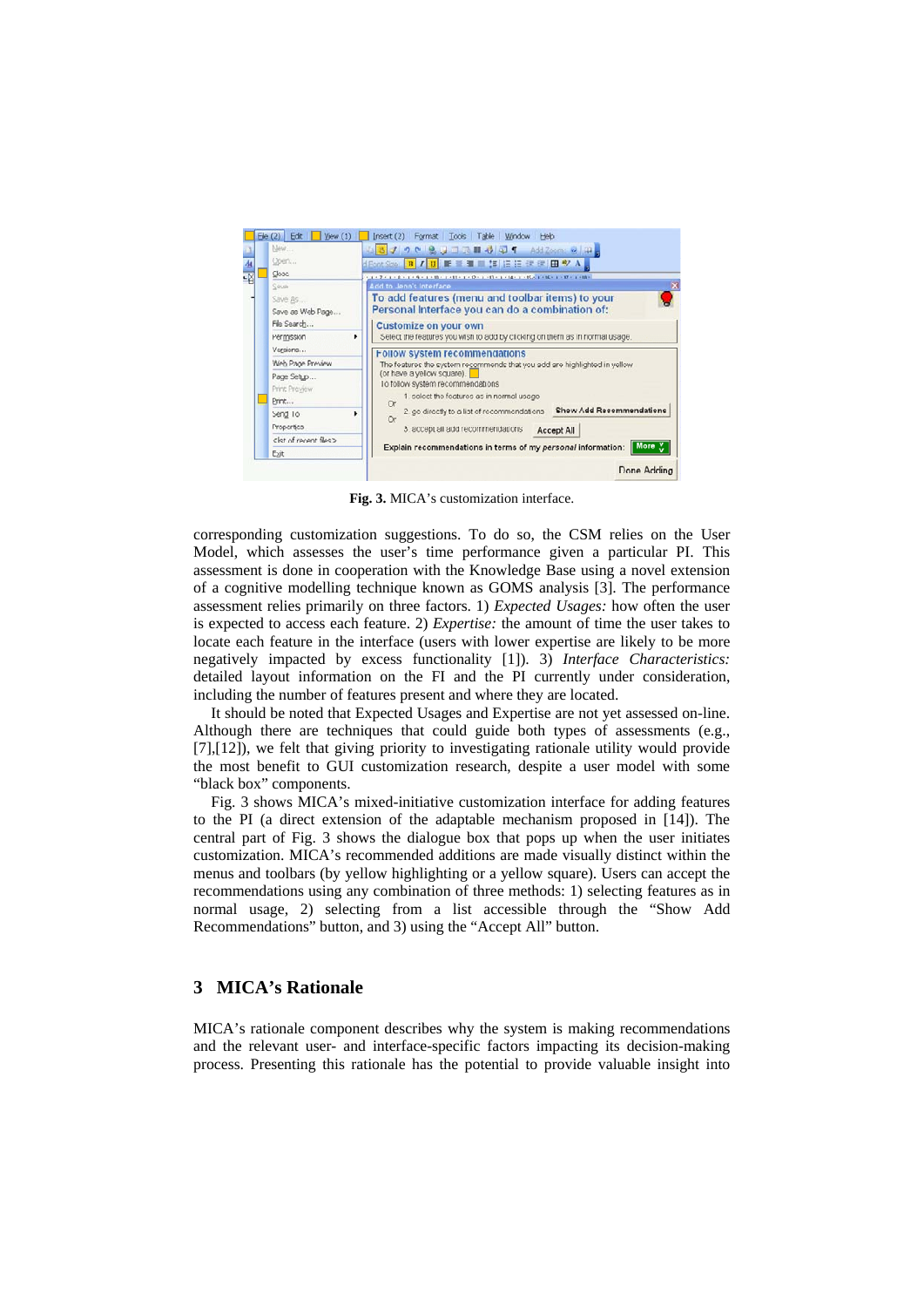|                                              | <b>Why: Time Savings</b>                                                                               |
|----------------------------------------------|--------------------------------------------------------------------------------------------------------|
| <b>Why: Time Savings</b>                     | Personalized interfaces can save you time. The system                                                  |
| <b>How: Recommendation</b><br><b>Factors</b> | recommends features that will provide you with the Personal<br>Interface that saves you the most time. |
| <b>Usage Frequencies</b>                     | Following all system recommendations (8 Add, 22 Delete)<br>may save you on estimated:                  |
| <b>Expertise</b><br><b>Interface Size</b>    | 2.9 seconds per feature selection (on average)<br>compared to your current Personal Interface.         |

**Fig. 4.** The "Why" component of the rationale.

how the system works; however, effectively communicating the information to the average user is a challenging design task, particularly since MICA's algorithm is relatively complex.

Since this is the first attempt at providing rationale in GUI customization research, we

undertook an iterative design and evaluation process. During the evaluation of a previous version of MICA [2], none of the study participants accessed the rationale spontaneously because of both usability and study methodology issues. We were, however, able to gather usability feedback by asking participants to view the rationale during post-session interviews, which we used to redesign the interface. Next, we pilot tested the new design with eight computer science graduate students. The pilot evaluation consisted of 30-minute interviews targeting issues such as: 1) wording clarity, 2) missing/unnecessary information, and 3) whether it was clear where to access, and how to navigate through the rationale. The pilot testing led to a number of improvements to the interface. One worth mentioning here is stressing that the rationale contains personalized information as opposed to canned text, because the pilot participants found this information most compelling.

In the final interface resulting from the aforementioned iterative design process, users can access the rationale by clicking on the "More" button next to the line "Explain recommendations in terms of my personal information" (Fig. 3, bottom). Once clicked, the dialogue box in Fig. 3 expands to include information on why and how the system makes recommendations. The "Why" component, displayed in Fig. 4, indicates that the recommendations are based on time savings and provides an estimated savings per feature invocation (based on the User Model's performance assessment) should the user choose to accept all recommendations.

The "How" component is a simplified explanation of MICA's decision-making. The first screen, "How: Recommendations Factors," explains that MICA balances the three factors described in Section 2, with their names altered based on pilot feedback:

| <b>Usage Frequencies</b>                                                                                                                         |                                                                                                                                                         |  |  |  |  |
|--------------------------------------------------------------------------------------------------------------------------------------------------|---------------------------------------------------------------------------------------------------------------------------------------------------------|--|--|--|--|
| The system favours adding features that you are likely to use<br>most frequently. Your less-frequently-used features might<br>not be recommended |                                                                                                                                                         |  |  |  |  |
|                                                                                                                                                  | To give you a sense of the system's assessment of your<br>usage, here are the Add recommendations listed from your<br>highest to lowest expected usage: |  |  |  |  |
|                                                                                                                                                  | Feature Name                                                                                                                                            |  |  |  |  |
|                                                                                                                                                  | Paste (Icon)                                                                                                                                            |  |  |  |  |
|                                                                                                                                                  | Bold (Icon)                                                                                                                                             |  |  |  |  |
|                                                                                                                                                  | Underline (Icon)<br>Close                                                                                                                               |  |  |  |  |
|                                                                                                                                                  | Print                                                                                                                                                   |  |  |  |  |
|                                                                                                                                                  | Normal                                                                                                                                                  |  |  |  |  |
| Interface Size                                                                                                                                   |                                                                                                                                                         |  |  |  |  |
| The system favours:                                                                                                                              |                                                                                                                                                         |  |  |  |  |
| - having as few menus as possible                                                                                                                |                                                                                                                                                         |  |  |  |  |
| - keeping the frequently-used menus small                                                                                                        |                                                                                                                                                         |  |  |  |  |
|                                                                                                                                                  | - keeping the frequently-used toolbars small                                                                                                            |  |  |  |  |

**Fig. 5.** Usage Frequencies and Interface Size factors, excluding the navigation bar (see Fig. 4).

1) Usage Frequencies (i.e., Expected Usages), 2) Expertise, and 3) Interface Size (i.e., Interface Characteristics). Next, three screens describe each factor in greater detail (two are in Fig. 5). The Usage Frequencies and Expertise screens also display the recommendations ranked according to the User Model assessments for that factor (e.g., Fig. 5, top).

## **4 Evaluation**

To understand the utility of the rationale, we compared two versions of the MICA system: one with and one without the rationale. The goal was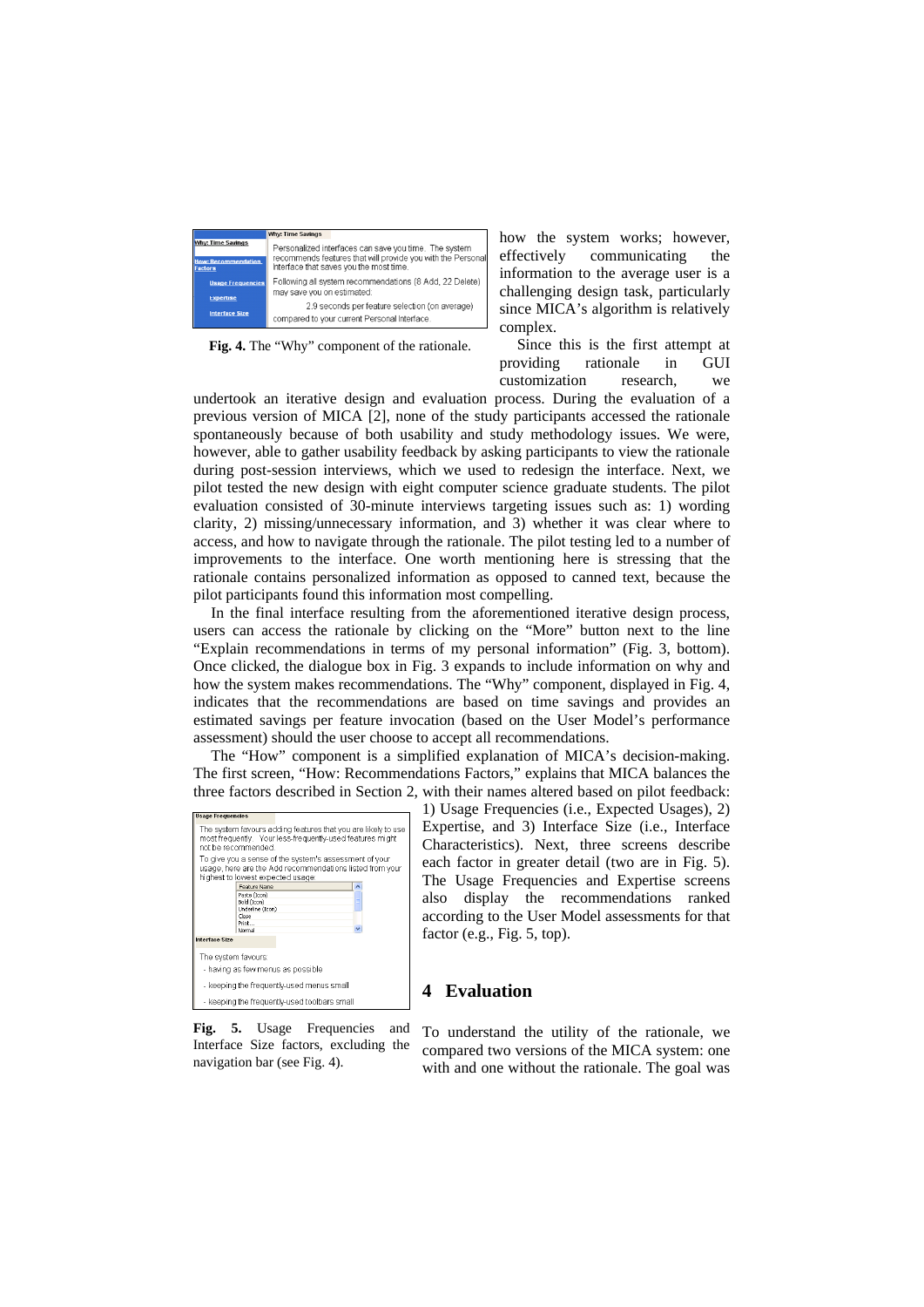to better understand the qualitative impact of the rationale on users' attitudes toward the system. Based on user feedback from the previous informal studies, we anticipated large individual differences along this dimension. We did not, however, expect rationale to significantly impact customization decisions, since in our earlier study, participants already followed most of the system's recommendations (96%) for additions to the PI without accessing the rationale [2]. While there would be room for improvement in terms of following recommendations for deletion, previous work has shown users to be very reluctant to do so [2], [14]. Therefore, we anticipated the most interesting findings to come from the qualitative data on user attitudes and preferences. Based on previous feedback, we expected that some users would appreciate the rationale and find it useful, while others would find it unnecessary. We wanted to better understand the reasons underlying different reactions, and the qualitative advantages and disadvantages of providing access to rationale information.

#### **4.1 Method**

Sixteen participants, recruited throughout the University of British Columbia campus, completed the experiment. The experiment was within subjects with two conditions: 1) *Rationale*, the MICA system with the rationale accessible (see Fig. 3) and 2) *No-Rationale*, the system without the rationale. A within-subjects design was chosen to elicit direct comparative statements. To account for carry-over effects, version order (*Rationale* vs. *No-Rationale*) and task order (described below) were counterbalanced.

In this section we briefly describe the experiment methodology, a direct extension of our previous methodology [2]. With this methodology, interacting with the rationale is not an explicit experimental task. Instead, the majority of the session is spent performing pre-assigned word-processing tasks with the target application, MSWord. Alternatively, we could have required users to interact with the rationale for a period of time, for example, by having them complete a worksheet or questionnaire based on information in the rationale (e.g., [4, 16]). We chose to build on our previous methodology, as opposed to designing tasks specific to the rationale, because we felt that it would generate more realistic feedback about when and why users may access the system's rationale.

The experimental procedure was as follows. First, participants completed a detailed questionnaire designed to assess their expertise for each interface feature used in the experiment. The questionnaire results were used to initialize the "Expertise" portion of the User Model since, as discussed earlier, it cannot yet assess expertise on line. Participants then performed two tasks, one with each version of the system (*Rationale* and *No-Rationale*). Prior to each task, the appropriate system version was briefly demonstrated. After finishing the tasks, participants completed a post-questionnaire and were interviewed by the first author using a semi-structured interview format. A session typically lasted 3 hours, but ranged from 2 hours 45 minutes to 4 hours.

We used a *guided task* structure [2], where users were provided with a list of stepby-step instructions and a target final document. The guided tasks served two purposes: 1) they required a large number of menu selections (necessary for customization to be beneficial) while still being of reasonable length, and 2) they provided "Expected Usage" information for the User Model. We further motivated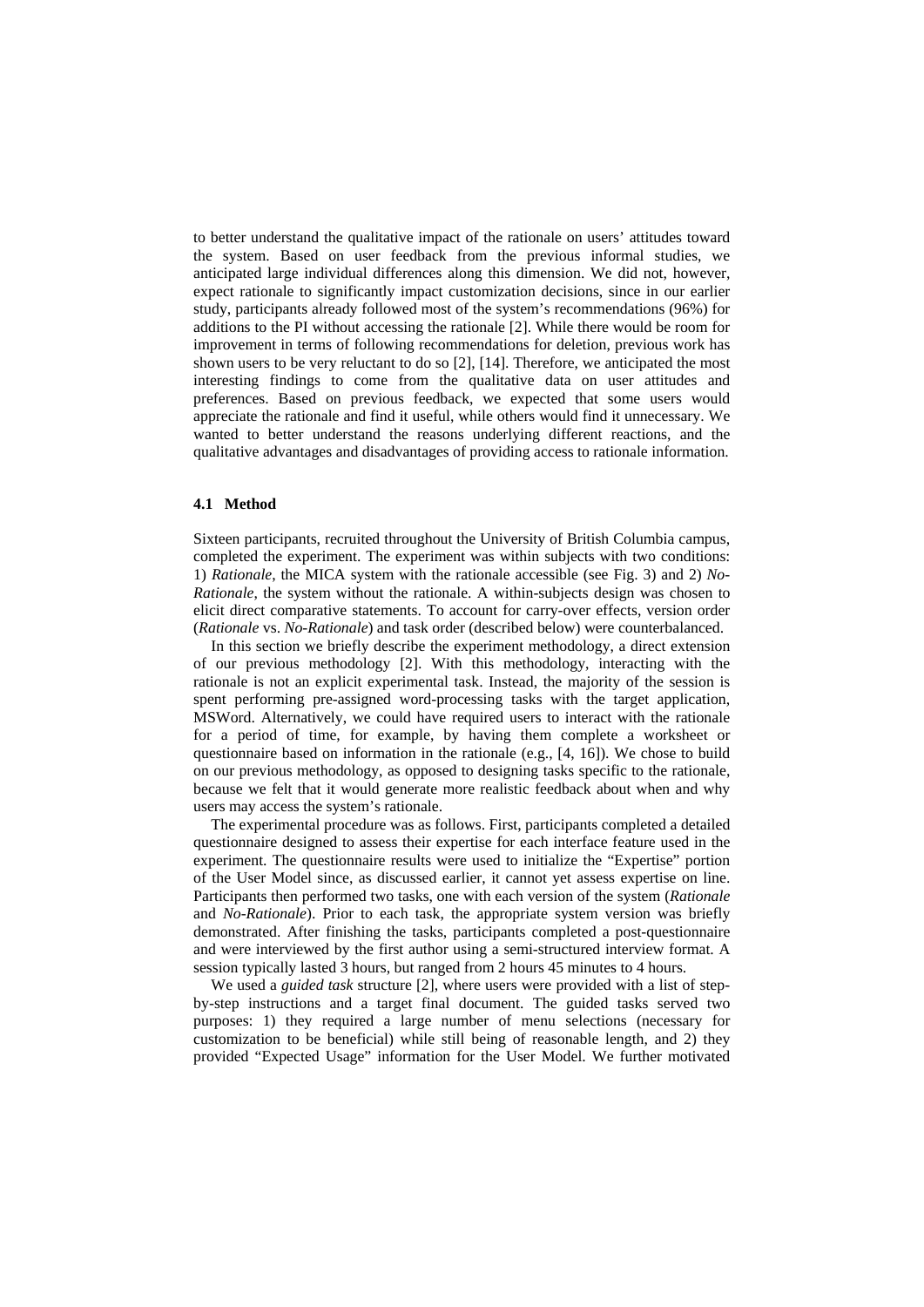customization through task repetition and a small amount of deception. Each task was actually repeated three times, however, participants were told that the tasks would be repeated up to five times. If at the end of the second task repetition the participant had yet to customize, the experimenter asked her do so at a point of her own choosing during the third repetition. We did so in hopes of achieving a higher customization rate than in our previous experiment, which was 66% without prompting.

Our goal was to give participants as much autonomy as possible with respect to rationale usage; however, we did want participants to look at it. To balance these two objectives, we showed participants where to access the rationale during the initial interface demonstration and requested that the participants "look through the information at some point." Apart from this request, no prompting to look at the rationale was done during the experiment.

#### **4.2 Main Measures**

Our emphasis in the evaluation was on qualitative measures. The questionnaire gathered preference information. In particular, participants who viewed the rationale during the study were asked which version of the system they would choose to install (Overall Preference). The post questionnaire also asked participants to state which version they preferred, or whether they found the two equal, for the following five criteria: 1) agreeing with the system recommendations (Agreement); 2) trusting the system to make good recommendations (Trust); 3) understanding why the system was making *specific* recommendations (Specific Understandability); 4) understanding why the system was making recommendations in *general* (General Understandability), and 5) ability to predict future recommendations (Predictability). The interview gathered more detailed qualitative data on topics such as: 1) influence of study methodology on rationale viewing, 2) additional reasons for viewing (or not viewing) the rationale, 3) the impact of the "Why" component on motivation to accept recommendations, and 4) impressions of the utility of the "How" component.

In addition to qualitative measures, we report the time spent viewing the rationale and the percentage of add and delete recommendations followed in both conditions.

#### **4.3 Results**

Similar to our last experiment, 69% of participants (11/16) customized in both conditions without any prompting. Once prompted, the remaining 5 participants customized. Since separate analysis of those who were prompted versus those who were not failed to reveal any substantial differences, the remainder of the analysis includes data from all participants.

In the *Rationale* condition, 94% (15/16) of participants accessed the rationale. Of these participants, 47% (7/15) accessed the "Why" component only, with an average viewing time of 15.1 seconds (sd: 9.6 seconds). The remaining 53% (8/15) accessed all of the rationale, with an average viewing time of 63.4 seconds (sd: 30.4 seconds).

To analyze the qualitative data, the interviews were first transcribed. Next, detailed coding was done by the first author, based on thorough analysis of the interviews and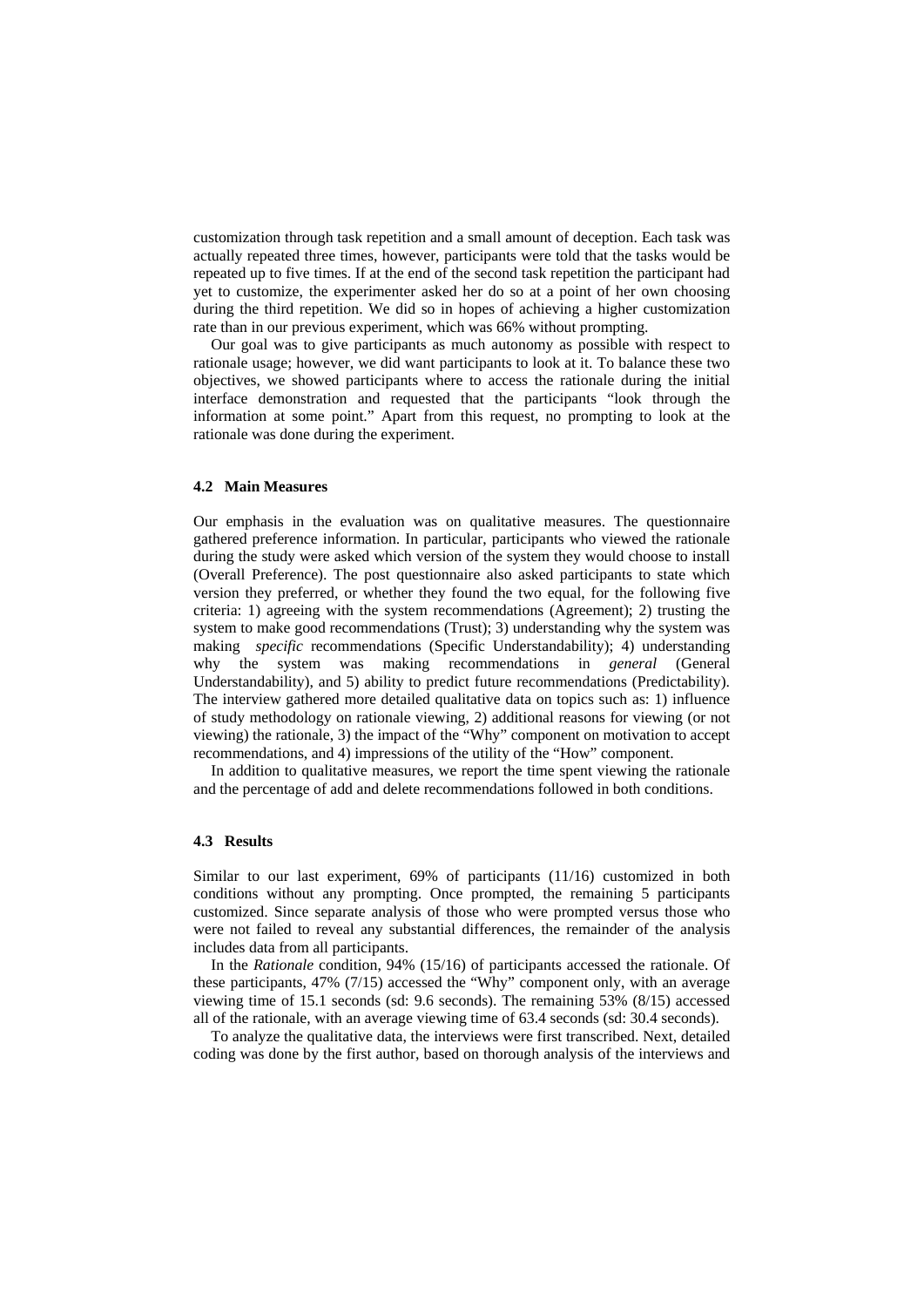

**Fig. 6.** Preference overall and on individual criteria.

questionnaires. We report themes and trends that emerged from this analysis, along with the number of participants whose statements matched the given theme or trend. Our intention was not to prove or disprove hypotheses through statistical analysis, which, given the anticipated diversity of opinions, would have required a much larger number of participants.

**Preference.** Fig. 6 depicts the preference data both overall and for each of the individual criteria, and indicates that, in general, the preference data was mixed. When forced to choose, the majority of participants indicated that they would prefer to install the *Rationale* version (60%); however, the *No-Rationale* also had reasonable support (40%). For the individual criteria, participants were given the option of rating the two conditions "Equal." Having the rationale appeared to have the largest impact on both Specific and General Understandability, as well as the Predictability of the recommendations. While the *Rationale* version was preferred by some users for Agreement and Trust, the most popular response for these criteria was "Equal."

**Influence of Study Methodology on Rationale Viewing.** To understand whether users looked at the rationale solely because of the request during interface demonstration, users were asked i) why they looked at the rationale, and ii) to comment on the role of the request. Out of the 15 users who viewed the rationale, 33% (5/15) said they were not influenced by the request. Another 20% (3/15) indicated that they were partially influenced by the request, but had additional reasons for accessing the rationale. The remaining 47% (7/15) said the request during interface demonstration was their sole reason for accessing the rationale. Just over half of these users (4/7) said that there would be circumstances where they would want the information, but that our particular study methodology did not provide the right motivating conditions. Finally, three users indicated that they had no interest in the rationale. Therefore,  $80\%$  ( $12/15$ ) of the participants either i) viewed the rationale for reasons other than our particular study methodology or ii) could see circumstances outside of the study where they would want to view the rationale.

**Additional Reasons for Viewing or Not Viewing the Rationale.** Three reasons were given for viewing the rationale by the 53% (8/15) that accessed it for reasons other than the request during interface demonstration. The first was general curiosity (3/8). The second was to have the recommendations explained (3/8), e.g., *"if something is customizing it for you […] I want to have an understanding of why it is doing things."* The third reason was to have an aspect of the interface explained, such as an explanation of how the PI works (2/8).

The three users who were not interested in the rationale gave unique reasons for why not. One felt that the rationale is unnecessary in a mixed-initiative system, since she could follow the recommendations if she found them useful or customize on her own if she didn't. Another pointed to the fact that the rationale is embedded within a productivity application: *"…when it comes to a program like Microsoft Word most of*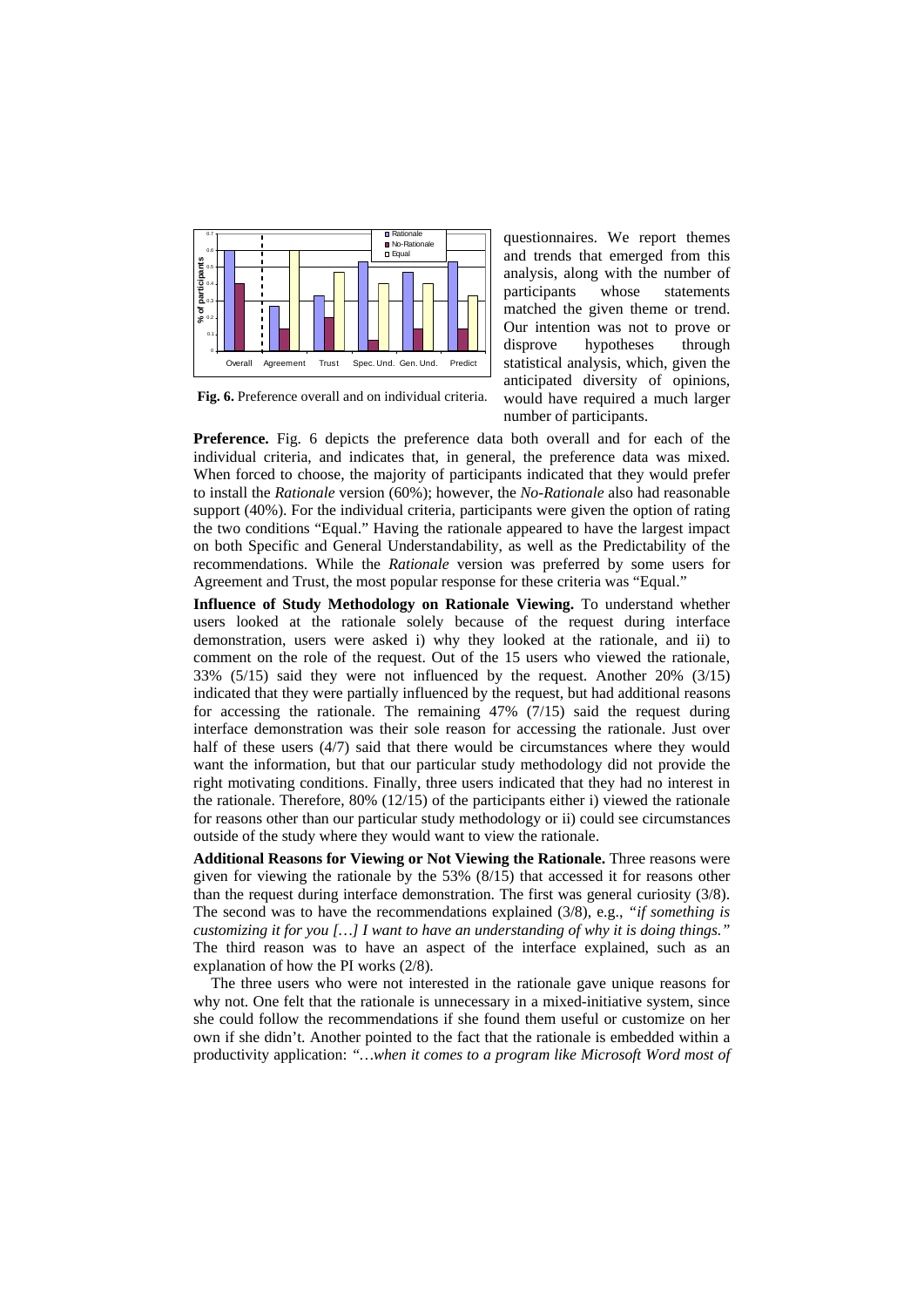Table 1. Reasons for finding the "How" component useful or not useful.

| "How" Useful (10/16)                                    | "How" Not Useful $(6/16)$             |
|---------------------------------------------------------|---------------------------------------|
| • Gained a better understanding (or confirmed) $(5/10)$ | • Unnecessary or common sense $(4/6)$ |
| • Recommendations more trustworthy/believable $(3/10)$  | • Too technical $(1/6)$               |
| • Simple explanation $(1/10)$                           | • Didn't influence customization      |
| • Could use knowledge to become more efficient $(1/10)$ | decisions $(1/6)$                     |

*the time you only care about getting the job done. You don't really care about why."*  The final participant expressed trust in the system: *"I just assume recommendations are because they are useful for you. That's all really I need to know."*

**Effectiveness of Rationale: Impact of "Why" on Recommendation Acceptance.**  Out of those who accessed the rationale, 93% (14/15) indicated that they actually read the "Why" component. Since its purpose is to illustrate the potential time savings that could result from accepting recommendations, we asked users to discuss whether or not this information was, in fact, motivating. Of these users, 43% (6/14) felt that the "Why" component motivated them to accept recommendations. Another 43% (6/14) were generally interested in having a PI that would save time, but were not motivated by the particular amount of time savings listed. They either felt that the amount of time savings was too small, or that its expression was unintuitive: "*I couldn't relate it to the real world. It was like saying how fast you are driving in meters per second..."* 

In this study, three users did delete features and did so after having viewed the rationale. For two of the three users, the time savings was a motivating factor.

**Effectiveness of Rationale: Usefulness of the "How" Information.** Only 47% (7/15) of those who accessed the rationale indicated that they read the "How" component. To obtain as much feedback as possible, during the interview we asked all 16 users to read through the information and comment on its usefulness. After reading the information 62% (10/16) found it useful, including six of the seven users who read the information while customizing, however, 38% did not (6/16). Table 1 summarizes their reasons. The most popular reason for finding the information useful was gaining a better understanding of how the system makes recommendations or confirming their existing understanding. For those who didn't find the information useful, the majority indicated that it was unnecessary or "just common sense."

We also asked users to indicate which pieces of information, if any, were most or least useful. While participants responded favourably to the Expertise and Usage Frequencies factors, 50% (8/16) disliked the Interface Size factor. Many commented correctly that this factor wasn't as personalized, or that having a small interface was the point of customization. Participants didn't seem to understand that MICA balances this factor with both usage frequencies and expertise. This result is consistent with our pilot feedback, which indicated that users respond most favourably to information that is personalized.

**Impact on Recommendations Followed.** To analyze the impact of the rationale on the percentage of recommendations followed, we ran repeated-measures ANOVA with Version (*Rationale* or *No-Rationale*) as the within-subjects factor. Version Order and Task Order were included as between-subjects controls.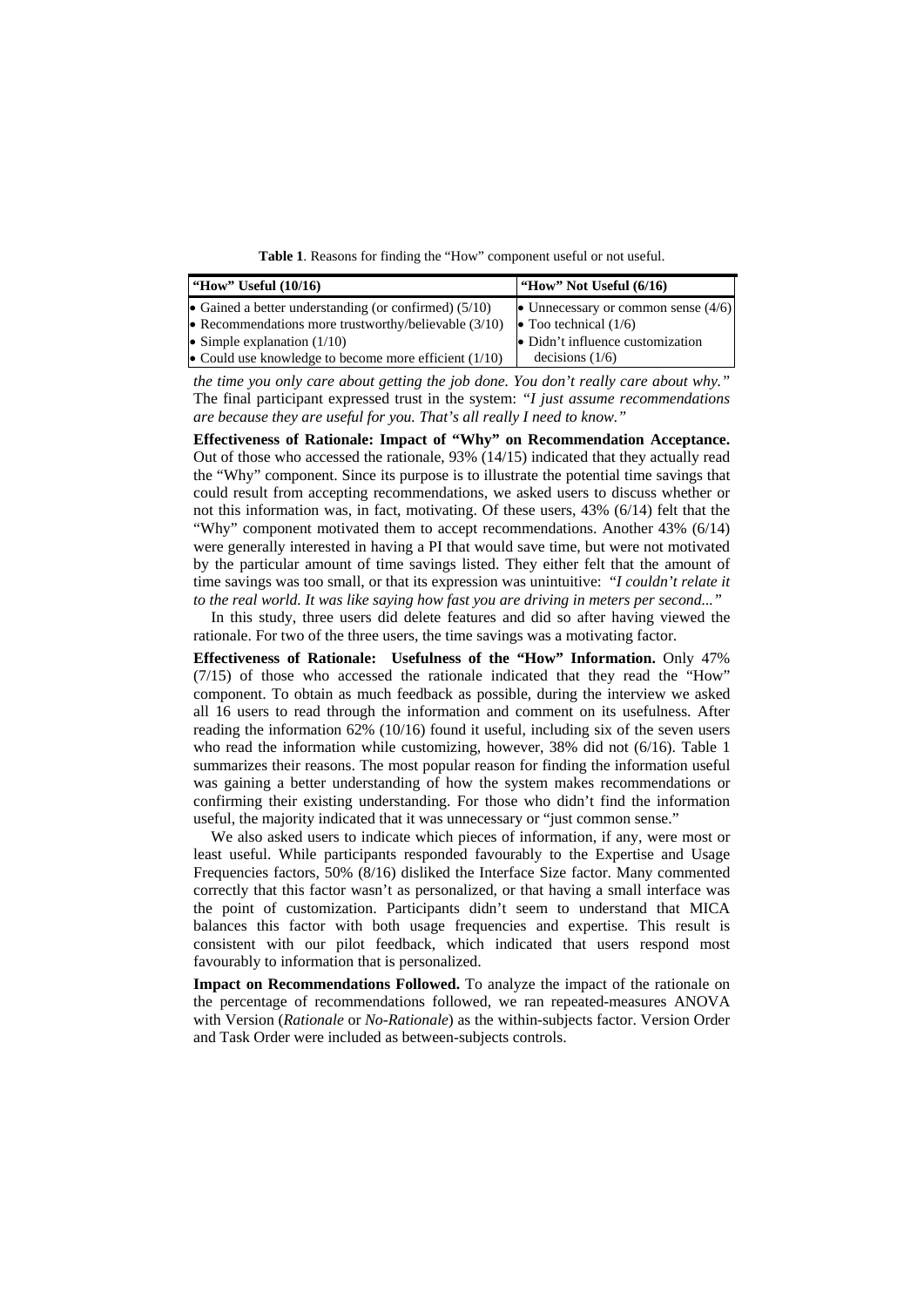As anticipated, the percentage of Add recommendations followed was similar in both conditions, with participants following 94.2% (sd: 9.0%) of the Add Recommendations in the *Rationale* condition, compared to 93.5% (sd: 21.6%) in the  $No-Rational$  condition  $(F(1, 11) = 0.001, p = 0.982)$ . In terms of Delete recommendations, three users did delete, leading to an average of 14.2% (sd: 34.3%) Delete recommendations followed in the *Rationale* condition compared to 7.2% (sd: 24.8%) in the *No-Rationale*, a difference which was also not statistically significant  $(F(1, 11) = 0.978, p = 0.334).$ 

Another result of interest was a marginally-significant between-subjects order effect for the percentage of Add recommendations followed ( $F(1,11) = 3.990$ ,  $p =$ 0.071). Participants who completed the *Rationale* condition first followed more Add recommendations overall (average: 99.1%, sd: 2.5%) than those who completed the *Rationale* condition second (average: 87.9%, sd: 14.3%). This order effect was anticipated; we expected knowledge that the system would make principled recommendations in the first condition to transfer to the second. This result suggests that the rationale may be most effective when viewed earlier rather than later and that frequent viewing isn't necessary.

#### **4.3 Discussion**

Our findings indicate that the majority of users prefer to have the rationale present, but that a non-insignificant group of users do not need or want the information. For some users, the rationale led to increased trust, understanding, predictability, and motivation to accept recommendations. Some users, however, felt that the rationale was just common sense, or was unnecessary in a mixed-initiative system or productivity application. Others expressed an inherent trust in the system. These findings may suggest that, contrary to previously stated guidelines [9], transparency and predictability may not, in fact, be important to all users in all contexts. However, since some users found the rationale to be just common sense, it may be that our particular design did not always succeed in improving transparency and predictability.

In terms of rationale design, feedback from our iterative design and evaluation process suggests that the personalized aspects of the rationale should be emphasized when possible. In addition, since reactions to the rationale are mixed, the information should clearly visible for those who want it without disrupting those who don't, which was the approach taken here. Finally, we might see different reactions to more lightweight graphical representations of the rationale.

While the rationale was a motivating factor for two of the three users who deleted, and participants who viewed the information in the first condition tended to accept more add recommendations overall, the rationale had limited quantitative impact. Understanding whether the rationale could have a larger quantitative impact may require finding a target application where users are less likely to accept recommendations without the rationale, for reasons such as recommendations being contrary to expectations or a higher cost associated with accepting recommendations. Alternatively, it may be the laboratory environment that led to such high acceptance of recommendations. The rationale may have a larger impact in the field, where users might have lower levels of trust in the system.